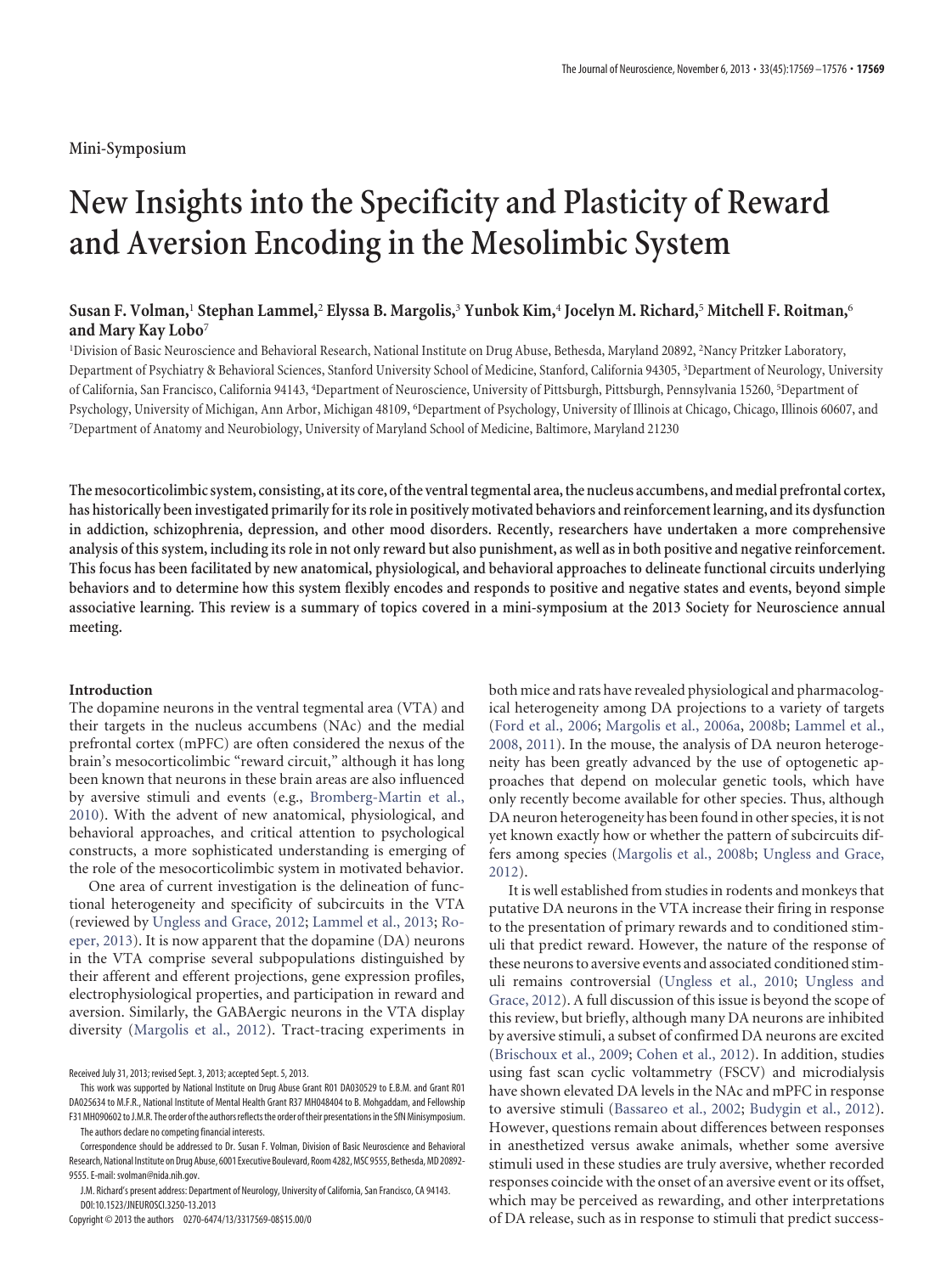ful punishment avoidance [\(Oleson and Cheer, 2013\)](#page-6-4). A recent study, described in more detail below, took a more global approach to analyzing how value-related information is encoded in VTA [\(Kim et al., 2012\)](#page-5-6).

There is a long tradition of single-unit electrophysiological recording of NAc responses to natural and drug rewards and associated stimuli [\(Carelli, 2002;](#page-5-7) [Carelli and West, 2013\)](#page-5-8). Based on these data and other evidence, [Carlezon and Thomas \(2009\)](#page-5-9) proposed that reward is encoded by reduced activity of medium spiny neurons (MSNs) in NAc, whereas aversion is encoded by excitation of MSNs. More recently, the understanding of encoding of reward and aversion in NAc has been advanced by the use of FSCV to measure DA transients released from VTA terminals and by the design of behavioral experiments to differentiate hedonic value, motivation, and learning as separate constructs [\(Richard et al., 2012;](#page-6-5) reviewed by [McCutcheon et al., 2012;](#page-6-6) [Ber](#page-4-2)[ridge and Kringelbach, 2013\)](#page-4-2). These studies have revealed regional differences in the NAc, such as the "hedonic hotspot" in the rostrodorsal portion of the medial shell (Peciña et al., 2006), other differences along the rostrocaudal dimension [\(Richard et](#page-6-8) [al., 2013\)](#page-6-8), and modulation of the valence of NAc neuronal function and release of DA in the NAc by behavioral state and learned associations [\(Reynolds and Berridge, 2008;](#page-6-9) [Roitman et al., 2010;](#page-7-3) [Loriaux et al., 2011;](#page-6-10) [McCutcheon et al., 2012;](#page-6-6) [Robinson and Ber](#page-6-11)[ridge, 2013\)](#page-6-11). Finally, new molecular approaches are beginning to reveal the functional organization of the direct and indirect output pathways of the NAc [\(Hikida et al., 2010,](#page-5-10) [2013;](#page-5-11) [Lobo and](#page-6-12) [Nestler, 2011\)](#page-6-12).

#### **New approaches to understanding neural circuits in the VTA**

Dopaminergic, GABAergic, and glutamatergic neurons are intermingled in the VTA [\(Fields et al., 2007\)](#page-5-12). Approximately 60% of the neurons in the VTA are dopaminergic [\(Swanson, 1982;](#page-7-4) [Mar](#page-6-13)[golis et al., 2006b;](#page-6-13) [Nair-Roberts et al., 2008\)](#page-6-14), 25% are GABAergic [\(Margolis et al., 2012\)](#page-6-1), and data suggest that the remaining 15% are glutamatergic neurons [\(Yamaguchi et al., 2007,](#page-7-5) [2011\)](#page-7-6). Over 30 years ago, it was established that, whereas substantia nigra pars compacta DA neurons send axon collaterals to multiple brain regions with broad terminal arbors, individual VTA neurons project to single target brain regions [\(Fallon, 1981;](#page-5-13) [Swanson,](#page-7-4) [1982;](#page-7-4) [Margolis et al., 2006a;](#page-6-2) [Matsuda et al., 2009\)](#page-6-15). These projections include the PFC and limbic structures, such as the NAc as well as the basolateral amygdala (Björklund and Dunnett, 2007). There is also growing evidence for selective synapse formation on subpopulations of VTA neurons. For instance, combinations of optogenetics, electrophysiology, and immunocytochemistry have been used to demonstrate that functional GABAergic inputs to the VTA from the NAc synapse specifically on non-DA neurons, whereas GABAergic inputs arising from the ventral pallidum synapse onto both DA and non-DA neurons [\(Xia et al.,](#page-7-7) [2011;](#page-7-7) [Hjelmstad et al., 2013\)](#page-5-14). Anatomical studies indicate even more specific organization, such that afferent inputs sort by both the projection target and neurotransmitter content of the postsynaptic cell (e.g., [Carr and Sesack, 2000;](#page-5-15) [Omelchenko and Ses](#page-6-16)[ack, 2005\)](#page-6-16). For example, glutamatergic inputs from the mPFC synapse onto VTA DA neurons that project back to the mPFC, but not DA neurons that project to the NAc [\(Carr and Sesack,](#page-5-15) [2000\)](#page-5-15). This anatomical organization of the VTA raises the possibility of differential activity coursing through the multiple circuits of the VTA.

Given the heterogeneity of neurons in the VTA, one persistent challenge has been accurate identification of the type of neuron recorded *in vivo* and *ex vivo*. The anatomical evidence for parallel, potentially independent, projections from the VTA to its targets raises the possibility that VTA DA neural activity is indeed more heterogeneous than previously postulated. Recent studies suggesting that established electrophysiological criteria may be insufficient for distinguishing VTA neurons of different neurotransmitter content have generated significant attention in the field [\(Margolis et al., 2006b,](#page-6-13) [2012;](#page-6-1) [Ungless and Grace, 2012\)](#page-7-0). However, neuronal markers that clearly differentiate these cell types *in vivo* and *ex vivo* have not yet emerged. Established methods, such as immunocytochemical identification of biocytinlabeled cells or the use of transgenic mice that express fluorescent proteins in different cell populations (e.g., TH-GFP mice), are currently the most reliable approaches for distinguishing VTA neurons [\(Margolis et al., 2010\)](#page-6-17). In addition, novel methods, such as optical tagging (i.e., the identification of cell types based on their response to optogenetic stimulation), should be used to unambiguously identify VTA cell populations [\(Cohen et al.,](#page-5-4) [2012\)](#page-5-4).

Although many electrophysiological studies have overlooked heterogeneity among VTA DA neurons, recent work has begun to assign intrinsic and pharmacological properties to VTA DA neurons according to their projection targets. By combining retrograde tracing of dopaminergic projection targets with *ex vivo* electrophysiology, profound differences in the anatomical, molecular, physiological, and pharmacological properties of VTA DA subpopulations were shown [\(Ford et al., 2006;](#page-5-1) [Margolis et al.,](#page-6-2) [2006a,](#page-6-2) [2008b;](#page-6-3) [Lammel et al., 2008,](#page-5-2) [2011;](#page-5-3) [Roeper, 2013\)](#page-7-1). Moreover, the prediction of the dopaminergic phenotype seems to be more reliable when the projection target is known [\(Margolis et](#page-6-3) [al., 2008b;](#page-6-3) [Lammel et al., 2011\)](#page-5-3). VTA GABA neurons also exhibit a broad set of physiological and pharmacological properties, often similar to those of VTA DA neurons [\(Margolis et al., 2012\)](#page-6-1). It remains to be determined how VTA GABA neuron properties are distributed in different efferent subpopulations.

Recently, researchers have begun to uncover the behavioral relevance of the diversity of afferent-specific inputs to VTA neurons using optogenetic stimulation of selected presynaptic terminals. Their studies showed that rewarding and aversive behaviors in mice can be controlled by optogenetic stimulation [\(Lammel et al., 2012;](#page-6-18) [Stamatakis and Stuber, 2012;](#page-7-8) [Jen](#page-5-16)[nings et al., 2013\)](#page-5-16). Specifically, by expressing light-activated channel channelrhodopsin-2 in the laterodorsal tegmentum, it was shown that optical stimulation of laterodorsal tegmentum terminals in the VTA induced conditioned place preference (CPP) [\(Lammel et al., 2012\)](#page-6-18). In contrast, light stimulation of terminals from the lateral habenula in the VTA and rostromedial tegmentum (RMTg, a GABAergic nucleus that extends posteriorly and dorsal from the VTA and sends a large projection to midbrain DA neurons) produced conditioned place aversion [\(Lammel et al., 2012\)](#page-6-18). Brain slice recordings of functional synaptic connectivity revealed that laterodorsal tegmentum neurons synapse on VTA DA neurons projecting to NAc lateral shell. In contrast, lateral habenula neurons make synaptic connections on both GABAergic neurons in the RMTg as well as DA neurons projecting to PFC [\(Omelchenko and Sesack, 2005;](#page-6-16) [Balcita-](#page-4-4)[Pedicino et al., 2011;](#page-4-4) [Lammel et al., 2012\)](#page-6-18). Importantly, optical stimulation of lateral habenula terminals in the VTA induced inhibitory postsynaptic currents in VTA DA neurons projecting to NAc lateral shell [\(Lammel et al., 2012\)](#page-6-18), which supports the idea that VTA DA neurons are tonically inhibited by RMTg GABAergic neurons [\(Bourdy and Barrot, 2012\)](#page-4-5). These findings show that VTA neurons are part of segregated circuits that control reward- and aversion-associated behaviors.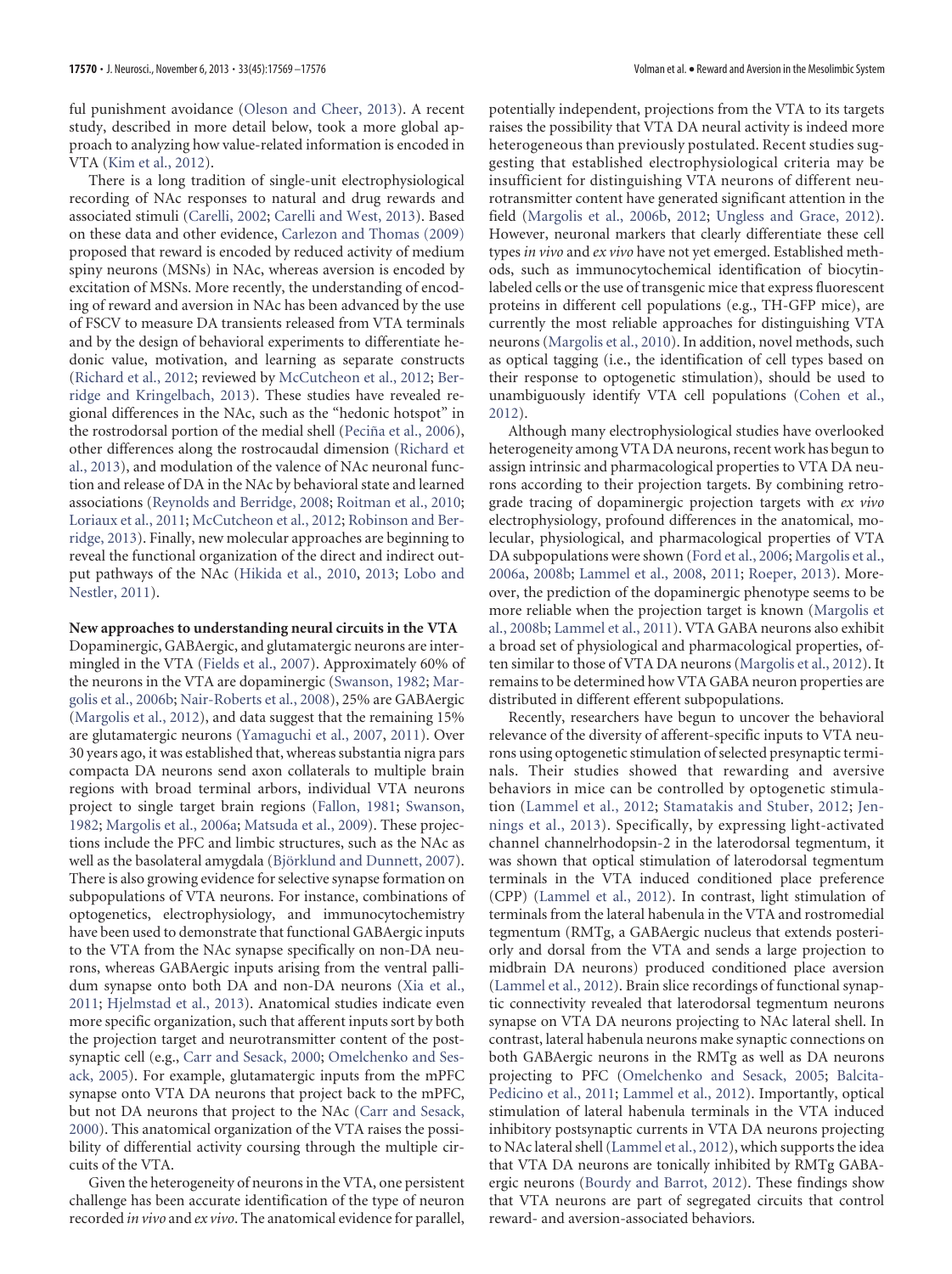Layered on top of the different circuits passing through the VTA contributing to behavior is the differential control of these circuits by peptides and other neuromodulators. For instance,  $\mu$ opioid receptor (MOR) modulation of circuit elements in the VTA has been intensely studied because of the robust behavioral effects of microinjecting MOR agents into the VTA. For example, microinjecting a MOR agonist into the VTA produces CPP [\(Phil](#page-6-19)[lips and LePiane, 1980;](#page-6-19) [Bals-Kubik et al., 1993;](#page-4-6) [Nader and van der](#page-6-20) [Kooy, 1997;](#page-6-20) [Zangen et al., 2002\)](#page-7-9). This manipulation also increases DA release in the ventral striatum [\(Spanagel et al., 1992;](#page-7-10) [Devine et al., 1993\)](#page-5-17), and it is thought that this occurs through disinhibition: MORs on GABA terminals inhibit GABA release onto DA neurons, permitting them to fire more [\(Kelley et al.,](#page-5-18) [1980;](#page-5-18) [Johnson and North, 1992\)](#page-5-19). Although MOR function in the VTA is required for systemic opioid CPP [\(Olmstead and Frank](#page-6-21)[lin, 1997;](#page-6-21) [Zhang et al., 2009\)](#page-7-11), mounting evidence suggests that the mechanism of MOR reward in the VTA is significantly more complicated than increasing DA in the NAc. That is, CPP to either systemic or intra-VTA morphine can persist in animals trained while DA signaling was either pharmacologically blocked or genetically diminished [\(Bechara et al., 1992;](#page-4-7) [Nader and van der](#page-6-20) [Kooy, 1997;](#page-6-20) [Hnasko et al., 2005\)](#page-5-20). When animals are opiate dependent, however, systemic or intra-NAc blockade of DA signaling does eliminate acquisition of intra-VTA morphine CPP [\(Bechara et al., 1992;](#page-4-7) [Nader and van der Kooy, 1997\)](#page-6-20). This suggests that there are both dopaminergic and non-dopaminergic pathways through the VTA that can signal reward.

In addition to disinhibition, there are a variety of other effects of MOR activation on VTA neurons that could contribute to either DA-dependent or DA-independent reward. For instance, MOR activation not only inhibits GABA release onto VTA DA neurons, but also onto non-DA neurons [\(Margolis et al., 2008a\)](#page-6-22). It also inhibits glutamate release onto many VTA neurons [\(Bonci](#page-4-8) [and Malenka, 1999;](#page-4-8) [Margolis et al., 2005\)](#page-6-23). Importantly, over half of VTA neurons, including DA neurons, are postsynaptically inhibited by MOR agonists [\(Cameron et al., 1997;](#page-5-21) [Margolis et al.,](#page-6-24) [2003;](#page-6-24) [Ford et al., 2006\)](#page-5-1). Further, about half of the VTA GABA neurons are inhibited by MOR activation, and many of these are likely projection neurons [\(Margolis et al., 2012\)](#page-6-1). Previous studies demonstrating that postsynaptic  $\kappa$  opioid receptor effects sort by projection target among VTA DA neurons [\(Ford et al., 2006;](#page-5-1) [Margolis et al., 2006a,](#page-6-2) [2008b\)](#page-6-3) raise the possibility that MOR effects on DA and GABA neurons in the VTA may also sort by projection target. Together, these observations indicate that MOR activation in the VTA produces reward through at least two circuits, possibly harnessing those revealed as separable in the aforementioned optogenetic studies.

## **Coordinated activity of VTA neurons during appetitive and aversive learning**

As described above, recent studies indicate that the midbrain VTA DA system is more heterogeneous than previously assumed [\(Carr and Sesack, 2000;](#page-5-15) [Margolis et al., 2006b,](#page-6-13) [2012;](#page-6-1) [Fields et al.,](#page-5-12) [2007;](#page-5-12) [Yamaguchi et al., 2007;](#page-7-5) [Luo et al., 2008;](#page-6-25) [Lammel et al., 2012;](#page-6-18) [Roeper, 2013\)](#page-7-1). Given that this system is implicated in multiple forms of learning and memory, motivation, valuation, and executive function [\(Goldman-Rakic, 1996;](#page-5-22) [Gibbs et al., 2007;](#page-5-23) [Schultz,](#page-7-12) [2007;](#page-7-12) [Salamone and Correa, 2012\)](#page-7-13), it is not surprising that the conceptualization of it as a highly homogeneous network of cells is beginning to fall away. The heterogeneity of VTA neurons raises new questions, however, such as the degree to which they encode information through their joint activity during behaviorally activated states, which can be addressed by investigating their

population dynamics to quantify the extent to which they interact. Understanding the nature of this interaction is also relevant to the pathophysiology of neurological and psychiatric disorders. For example, impairment of coordinated activity and joint processing of information in the VTA may be one mechanism that produces the behavioral symptoms of disorders, such as schizophrenia, for which there is no consistent marker of dopamine neuron pathology [\(Moghaddam and Wood, 2013\)](#page-6-26).

In cortical regions, it has been well recognized that dynamic coordination between groups of neurons is critical for orchestration of behavior [\(Cohen and Kohn, 2011\)](#page-5-24). Few studies, however, have focused on investigating the nature of interaction of simultaneously recorded VTA neurons. [Kim et al. \(2012\)](#page-5-6) observed modulations in the correlation structure between VTA neurons, according to the conditioned value of a stimulus. After associative learning, stimuli that had been paired with a rewarding outcome caused the firing of simultaneously recorded VTA neurons to become more correlated. Similar findings have also been observed in substantia nigra DA neurons [\(Joshua et al., 2009\)](#page-5-25). Correlations in VTA were context specific, were decreased by presentation of aversive stimuli paired with a mild electrical shock, and also tracked reversals of appetitive and aversive associations [\(Kim et al., 2012\)](#page-5-6). Other studies have reported synchronization (and modulations of synchrony) among VTA neurons with drug exposure [\(Hyland et al., 2002;](#page-5-26) [Li et al., 2011\)](#page-6-27). Although the role of these correlations in VTA activity in cognition is not well understood, it is hypothesized that they are essential for encoding appetitive information [\(Joshua et al., 2009\)](#page-5-25).

In addition to correlations in activity between neurons, local field potential oscillations, which mainly reflect the summation of synaptic inputs to a region, provide information about the correlation structure of VTA networks. [Kim et al., \(2012\)](#page-5-6) found that the responses of many VTA neurons to visual and auditory stimuli are phase-locked to the  $\theta$  rhythm; after associative conditioning, the proportion phase-locked to stimuli predicting a rewarding outcome increased, whereas the proportion phaselocked to stimuli predicting an aversive outcome decreased. Interactions between neuronal firing and  $\theta$  oscillations have also been observed in the VTA during appetitive association and working memory tasks (Fujisawa and Buzsáki, 2011; [Kim et al.,](#page-5-6) [2012\)](#page-5-6).

Collectively, these data suggest that VTA neurons flexibly organize as functional networks to process behaviorally relevant information. Although there currently is little understanding of the role of these neuronal interactions in cognition, evidence is mounting that they are essential to influencing how the VTA processes information related to both positive and negative motivation.

#### **Encoding and modulation of positive and negative motivation in the NAc**

Although the difference between VTA neurons that encode reward versus aversion may be based in part on their projection targets, even within a given target region, overlapping neurotransmitters and neuromodulators, including dopamine, may contribute to both positive and negative motivation. The NAc is most well known for its role in reward and is associated with the generation of appetitive motivational and affective states, including reward seeking, ingestion, and pleasure [\(Kelley et al., 2005\)](#page-5-28), but it has also been implicated in aversive motivational and affective states [\(Levita et al., 2009\)](#page-6-28). The particular role of the NAc in encoding and causing behaviors related to aversion remains the subject of ongoing investigation and may differ depending on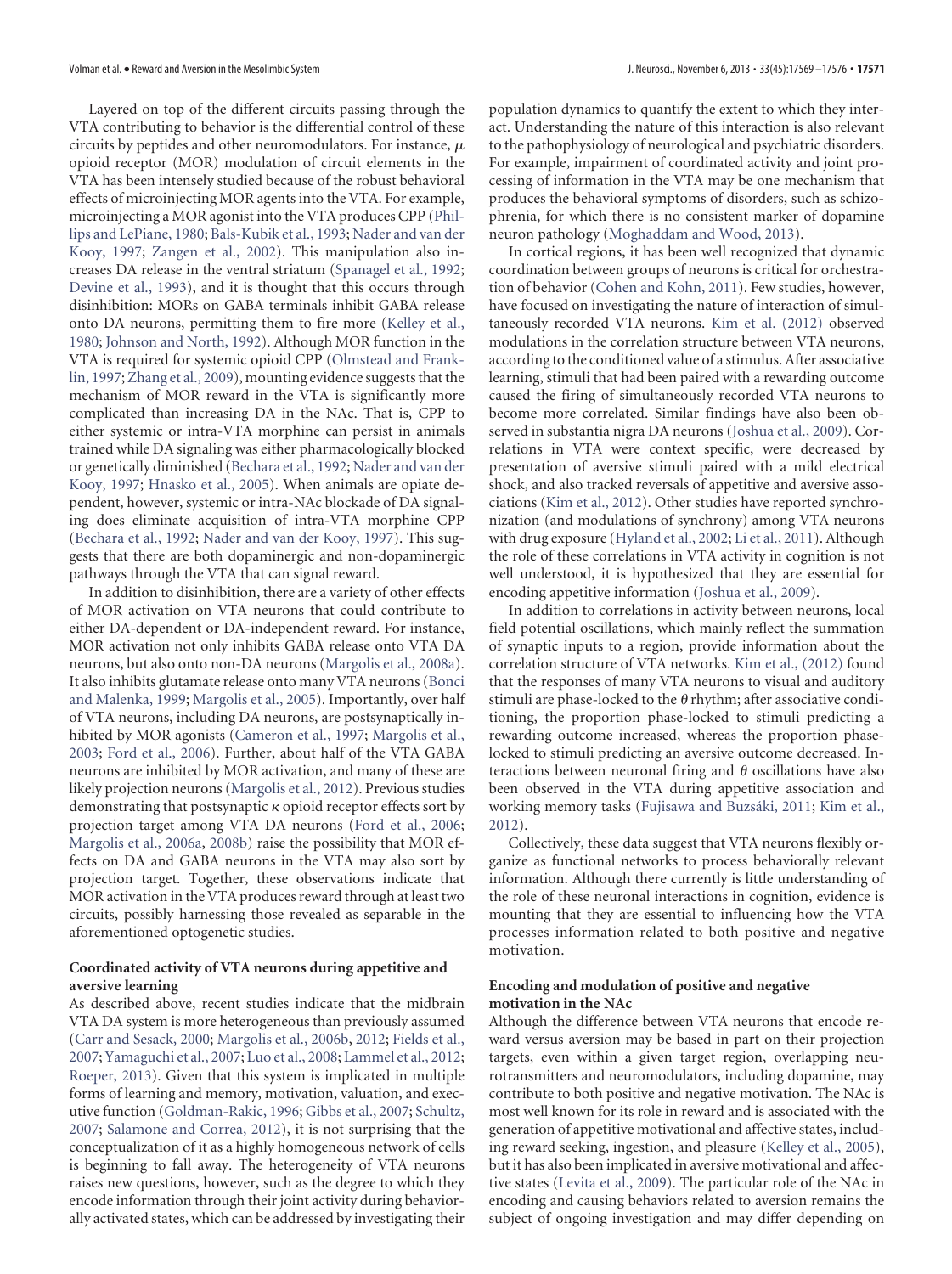#### **The rostrocaudal gradient of the NAc medial shell**

Although inhibition of NAc neurons appears important for appetitive motivation and reward seeking [\(Carlezon and Thomas,](#page-5-9) [2009\)](#page-5-9), inhibition of NAc neurons is also capable of generating certain negative affective and motivational states, particularly when more caudal areas of the medial shell region are inhibited [\(Richard et al., 2013\)](#page-6-8). Inhibition of medial shell by either blockade of AMPA glutamate receptors or GABA receptor agonism generates intense hyperphagia, causing rats to eat up to 10 times what they would eat under control conditions [\(Maldonado-](#page-6-29)[Irizarry et al., 1995;](#page-6-29) [Stratford and Kelley, 1997\)](#page-7-14). Yet, inhibitions of caudal NAc shell elicit less eating, and instead generate a suite of defensive reactions [\(Reynolds and Berridge, 2001\)](#page-6-30). When the experimenter attempts to touch a rat that has received caudal shell inhibition, the rat is likely to emit audible distress vocalizations, attempt to escape, and attempt to (and sometimes successfully) bite the experimenter. Caudal shell inhibitions also generate a behavior known as defensive treading or burying, in which rodents use rapid forepaw movements to throw dirt or debris at a threatening stimulus or predator [\(Coss and Owings,](#page-5-29) [1978;](#page-5-29) [Treit et al., 1981\)](#page-7-15).

Yet, the rostrocaudal localization of eating and fear is not rigid, and varies depending on the nature of the current environmental context [\(Reynolds and Berridge, 2008;](#page-6-9) [Richard et al.,](#page-6-8) [2013\)](#page-6-8). When rats are tested in the familiar, comfortable environment, the AMPA receptor antagonist DNQX generates purely appetitive behaviors (eating without fear) at >80% of NAc shell microinjections sites. In contrast, when rats are tested in a stressful, bright, and loud environment, DNQX generates fearful behaviors at 80% of sites tested. Therefore, the valence of motivated behavior generated from the same microinjection, especially at intermediate rostrocaudal locations, can switch from appetitive to defensive, and vice versa.

What are the neural mechanisms of these changes in motivational valence? Importantly, whereas the valence of behavior elicited by AMPA glutamate receptor blockade is flexible and modulated by the environment, the valence of behavior generated by GABA agonism is resistant to changes in the environment [\(Richard et al., 2013\)](#page-6-8). Furthermore, although eating and defensive behaviors generated by glutamate antagonism have been shown to depend on local endogenous DA [\(Faure et al., 2008\)](#page-5-30), GABA agonism robustly generates eating and defensive behaviors even in the face of local DA blockade [\(Richard et al., 2013\)](#page-6-8). Given that eating and fear generated by AMPA antagonism depend on different DA receptor subtypes (eating requires D1 alone, and fear requires D1 and D2 stimulation), perhaps subtle changes in DA transmission can account for the appetitive versus fearful bias of DNQX-induced behaviors in different environments [\(Richard and Berridge, 2011\)](#page-6-31). Additionally, AMPA blockade in NAc shell may also differentially generate eating versus fear depending on the current states of its many corticolimbic glutamate inputs, including from PFC. For instance, when infralimbic cortex is activated (via pharmacological disinhibition), NAc shell DNQX generates both less eating and fewer defensive reactions [\(Richard and Berridge, 2013\)](#page-6-32). In contrast, when medial orbitofrontal cortex is activated, DNQX generates more eating at intermediate and caudal sites, whereas fear is unaffected [\(Richard and](#page-6-32) [Berridge, 2013\)](#page-6-32), suggesting that some glutamate inputs may selectively potentiate or suppress eating versus fear. It remains to be seen whether changes in the state of other corticolimbic glutamate inputs can account for the dramatic flips from appetitive to defensive behavior induced by the environment.

#### **Mesolimbic encoding of rewarding and aversive stimuli**

A major challenge for determining the mesolimbic encoding of aversions is that, although rodents will voluntarily and avidly consume rewards, they avoid aversive stimuli when possible. One approach to directly compare reward and aversion responses within the mesolimbic system has been to use the intraoral delivery of taste stimuli [\(Grill and Norgren, 1978\)](#page-5-31), which permits complete experimenter control. Intraorally delivered solutions evoke stereotypical orofacial responses that can be classified as either appetitive (rewarding) or aversive [\(Berridge, 2000\)](#page-4-9). A combination of this approach and recording techniques that sample mesolimbic activity during intraoral infusions can serve to delineate mesolimbic encoding of these opposing hedonic evaluations. FSCV captures fluctuations in DA concentration from DA terminal regions with excellent spatial and temporal specificity [\(Robinson et al., 2003;](#page-6-33) [Wightman et al., 2007;](#page-7-16) [Owesson-White et al., 2012\)](#page-6-34). Measurements in awake and behaving rats have revealed that brief  $(\sim 1-2 \text{ s})$  DA release events  $(\sim$ 25–100 nm), commonly referred to as dopamine transients, occur spontaneously with low probability [\(Owesson-White et al.,](#page-6-34) [2012\)](#page-6-34). Rewarding stimuli, including food [\(Roitman et al., 2004;](#page-7-17) [Brown et al., 2011;](#page-5-32) [McCutcheon et al., 2012\)](#page-6-6), drugs of abuse [\(Stuber et al., 2005;](#page-7-18) [Aragona et al., 2009\)](#page-4-10), and cues that predict their delivery [\(Phillips et al., 2003;](#page-6-35) [Daberkow et al., 2013\)](#page-5-33), increase the probability of dopamine transients at their onset. Intraoral infusions of a rewarding sucrose solution also increase dopamine transients within the dorsomedial shell of the NAc that are time-locked to infusion onset, as well as throughout and after the intraoral infusion [\(Roitman et al., 2008\)](#page-7-19). An aversive quinine solution, delivered via intraoral infusion during the same recording sessions, evoked the opposite response (i.e., dopamine transients were suppressed during and after intraoral infusions). This latter finding likely represents the neurochemical consequence of pauses in the firing of DA neurons, which have been recorded in response to aversive stimuli [\(Mirenowicz and Schultz, 1996;](#page-6-36) [Ma](#page-6-37)[tsumoto and Hikosaka, 2009;](#page-6-37) [Cohen et al., 2012\)](#page-5-4).

Electrophysiological recordings in the NAc during intraoral delivery of rewarding and aversive taste stimuli reveal that, like NAc dopamine transients, NAc neurons are also acutely responsive to both classes of hedonic stimuli but encode them differentially [\(Roitman et al., 2005\)](#page-7-20). Sucrose consumption evokes a reduction in activity in the majority of responsive NAc neurons [\(Roitman et al., 2005;](#page-7-20) [Taha and Fields, 2005,](#page-7-21) [2006\)](#page-7-22). Quinine, instead, predominantly evokes increases in neuronal activity during intraoral infusions [\(Roitman et al., 2005\)](#page-7-20). Thus, rewarding taste stimuli evoke an immediate increase in DA release in the NAc and a decrease in the population firing rate of NAc neurons. Aversive taste stimuli evoke the opposite pattern: a suppression of dopamine transients and an increase in the population firing rate of NAc neurons.

The differences in DA release and neural activity responses to rewarding and aversive taste stimuli could be the result of their different sensory qualities, rather than the hedonic responses they evoke. With the use of a conditioned taste aversion paradigm, the rewarding taste of sucrose is rendered aversive after it is paired with an injection of the malaise-producing agent lithium chloride. Intraoral infusions of sucrose in rats with a conditioned taste aversion evoke aversive orofacial responses and patterns of DA release and NAc activity similar to that observed in response to quinine [\(Roitman et al., 2010;](#page-7-3) [McCutcheon et al., 2012\)](#page-6-6). Rats that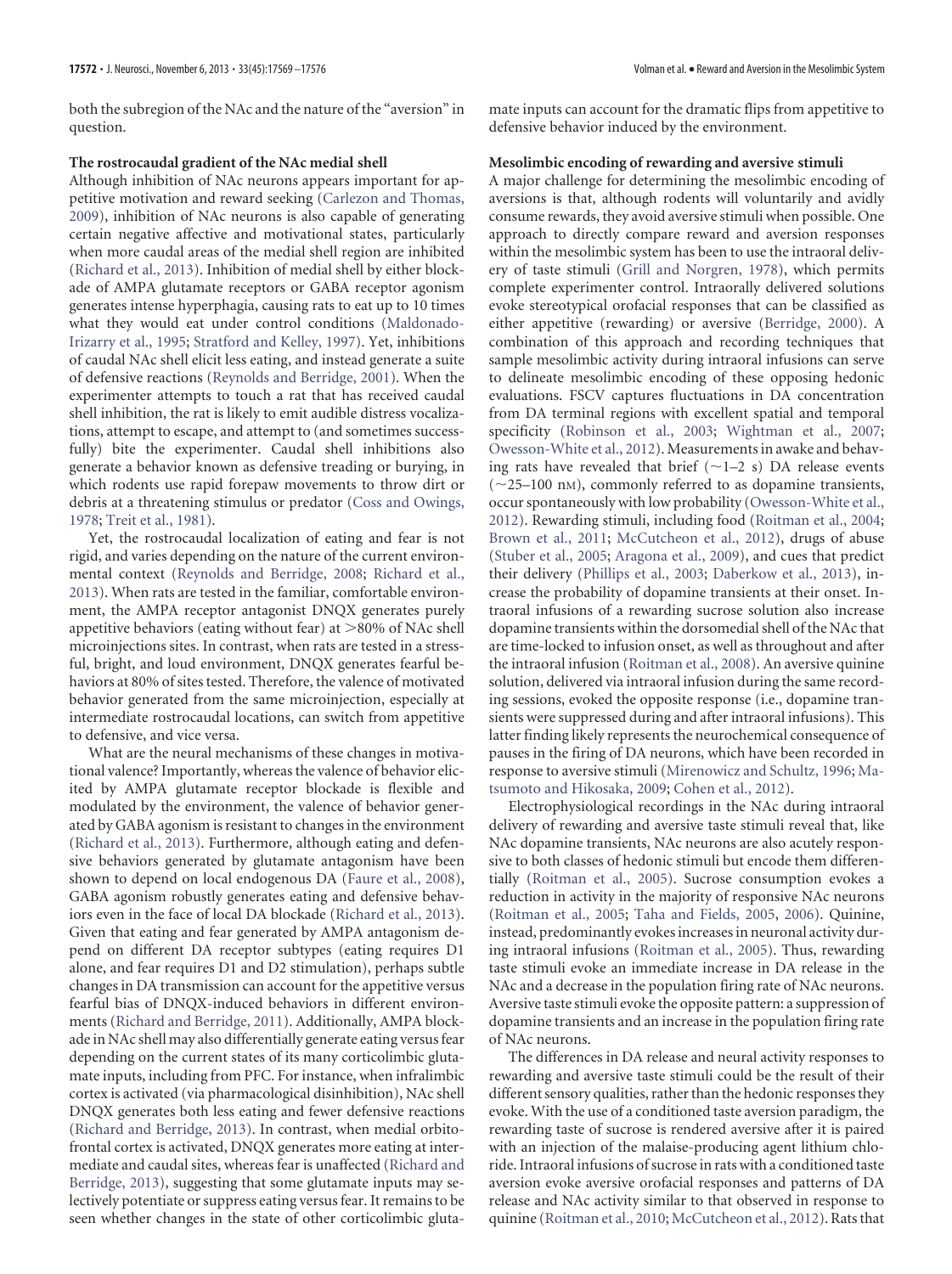experience sucrose and lithium chloride on separate days, and therefore do not learn a taste aversion, show appetitive orofacial responses and patterns of DA release and neural activity similar to that observed in response to sucrose given to naive rats. These findings have been used, along with other approaches, to support the "activity hypothesis" of hedonic encoding by the NAc [\(Car](#page-5-9)[lezon and Thomas, 2009\)](#page-5-9).

Differential activity of NAc neurons is likely tied to motor plans to either approach and consume or avoid and reject stimuli. Indeed, decreases in the firing rate of NAc neurons during sucrose consumption, the predominant response, are linked to appetitive and consummatory behavior [\(Nicola et al., 2004;](#page-6-38) [Roitman et al., 2005;](#page-7-20) [Gutierrez et al., 2010\)](#page-5-34), and preventing these decreases halts sucrose consumption [\(Krause et al., 2010\)](#page-5-35). Interestingly, different subtypes of NAc neurons (i.e., DA D1- vs DA D2-receptor expressing) exert opposing influences over rewarddirected behavior [\(Lobo et al., 2010\)](#page-6-39). An important future course will be to identify the phenotype of NAc neurons that differentially respond to reward and aversion, and to determine whether there is a causal link between differential patterns of dopamine transients and NAc neural activity and appetitive versus aversive behavioral responses.

## **Differential motivational control by NAc direct and indirect pathways**

Until recently, the complex cytoarchitecture of the NAc has impeded understanding of the specific contributions of different NAc neuron subtypes in motivational behaviors. The two types of NAc and dorsal striatum projection neurons, the MSNs, are differentiated by enrichment of many genes, including the DA D1 and DA D2 receptors [\(Gerfen et al., 1990;](#page-5-36) [Lobo, 2009\)](#page-6-40). They are further differentiated by their projections in the basal ganglia circuit: D1-MSNs in the dorsal striatum form the direct pathway and project the globus pallidus internal segment (GPi) and midbrain regions, including substantia nigra (SN); D2-MSNs in the dorsal striatum comprise the indirect pathway, projecting to globus pallidus external segment (GPe) [\(Gerfen, 1992;](#page-5-37) [Smith et al.,](#page-7-23) [2013\)](#page-7-23). The NAc projections are not quite synonymous with the dorsal striatal direct versus indirect pathways. Similar to dorsal striatum, NAc D2-MSNs exclusively project to a pallidal region, ventral pallidum (VP), whereas NAc D1-MSNs project to both VP and midbrain regions, including SN and VTA, as demonstrated in rodent studies and more recently in D1-tdTomato/D2- GFP double transgenic lines [\(Nicola, 2007;](#page-6-41) [Tripathi et al., 2010;](#page-7-24) [Smith et al., 2013\)](#page-7-23).

Early studies using inducible transgenic lines that serendipitously express  $\Delta$  FosB, a transcription factor critical for plasticity changes to motivational stimuli, in D1-MSNs or D2-MSNs demonstrated a role for D1-MSNs in mediating positive motivational responses to drugs of abuse and natural reward, whereas D2- MSNs mediated negative responses to natural reward [\(McClung](#page-6-42) [et al., 2004;](#page-6-42) [Robison and Nestler, 2011\)](#page-6-43). Recent use of D1-Cre and D2-Cre transgenic lines combined with Cre-inducible mouse lines or viral vectors has led to converging evidence that the two NAc projection MSNs, as well as the MSNs in dorsal striatum, have opposing actions on motor, reward, reinforcement, and drug seeking [\(Kravitz et al., 2010,](#page-5-38) [2012;](#page-5-39) [Lobo et al., 2010;](#page-6-39) e.g., [Hikida et al., 2010;](#page-5-10) [Ferguson et al., 2011;](#page-5-40) [Tai et al., 2012\)](#page-7-25). Studies using optogenetic or pharmacogenetic tools to selectively activate or inhibit D1-MSNs and D2-MSNs demonstrate that recruitment of the D1-MSNs results in positive responses to rewarding stimuli. In contrast, activation of D2-MSNs produces punishment and suppression of behavior (reviewed by [Kravitz and](#page-5-41)

[Kreitzer, 2012;](#page-5-41) [Lenz and Lobo, 2013\)](#page-6-44). Similarly, studies using cell-type selective profiling or manipulation of genes or signaling pathways, which are critical for behavioral and synaptic plasticity to drugs of abuse, demonstrate a role for D1-MSNs in molecular regulation of these plasticity events [\(Valjent et al., 2009;](#page-7-26) [Lobo and](#page-6-12) [Nestler, 2011;](#page-6-12) [Chandra et al., 2013;](#page-5-42) [Smith et al., 2013\)](#page-7-23). However, this is not the case for all molecular signaling pathways as a recent study demonstrated that the positive behavioral responses to cocaine, mediated through VTA-NAc BDNF signaling, occur through BDNF-TrkB signaling in D2-MSNs [\(Lobo et al., 2010\)](#page-6-39). Furthermore, studies examining gene expression and posttranslational histone modifications in D1-MSNs and D2-MSNs after repeated exposure to cocaine reveal that each MSN subtype displays distinct transcriptional regulation after chronic exposure to drugs of abuse [\(Heiman et al., 2008;](#page-5-43) [Jordi et al., 2013\)](#page-5-44). Together, these studies conducted over the past decade demonstrate a complex and opposing functional and molecular regulation through the MSN subtypes to mediate motivational and molecular plasticity responses to rewarding and aversive stimuli.

#### **Conclusion**

In conclusion, the topics reviewed above provide a broad perspective on the emerging view that the neural circuits underlying reward and punishment and negative and positive affect and motivation are intertwined, but that they are being unraveled with the use of new technical and theoretical approaches. We expect that much more progress will be made over the next decade in understanding these circuits, their role in adaptive behavior, and their dysfunction in mental and addiction disorders.

#### **References**

- <span id="page-4-10"></span>Aragona BJ, Day JJ, Roitman MF, Cleaveland NA, Wightman RM, Carelli RM (2009) Regional specificity in the real-time development of phasic dopamine transmission patterns during acquisition of a cue-cocaine association in rats. Eur J Neurosci 30:1889 –1899. [CrossRef](http://dx.doi.org/10.1111/j.1460-9568.2009.07027.x) [Medline](http://www.ncbi.nlm.nih.gov/pubmed/19912327)
- <span id="page-4-4"></span>Balcita-Pedicino JJ, Omelchenko N, Bell R, Sesack SR (2011) The inhibitory influence of the lateral habenula on midbrain dopamine cells: ultrastructural evidence for indirect mediation via the rostromedial mesopontine tegmental nucleus. J Comp Neurol 519:1143–1164. [CrossRef](http://dx.doi.org/10.1002/cne.22561) [Medline](http://www.ncbi.nlm.nih.gov/pubmed/21344406)
- <span id="page-4-6"></span>Bals-Kubik R, Ableitner A, Herz A, Shippenberg TS (1993) Neuroanatomical sites mediating the motivational effects of opioids as mapped by the conditioned place preference paradigm in rats. J Pharmacol Exp Ther 264:489 –495. [Medline](http://www.ncbi.nlm.nih.gov/pubmed/8093731)
- <span id="page-4-1"></span>Bassareo V, De Luca MA, Di Chiara G (2002) Differential expression of motivational stimulus properties by dopamine in nucleus accumbens shell versus core and prefrontal cortex. J Neurosci 22:4709 –4719. [Medline](http://www.ncbi.nlm.nih.gov/pubmed/12040078)
- <span id="page-4-7"></span>Bechara A, Harrington F, Nader K, van der Kooy D (1992) Neurobiology of motivation-double dissociation of 2 motivational mechanisms mediating opiate reward in drug-naive versus drug-dependent animals. Behav Neurosci 106:798 –807. [CrossRef](http://dx.doi.org/10.1037/0735-7044.106.5.798) [Medline](http://www.ncbi.nlm.nih.gov/pubmed/1359898)
- <span id="page-4-9"></span>Berridge KC (2000) Measuring hedonic impact in animals and infants: microstructure of affective taste reactivity patterns. Neurosci Biobehav Rev 24:173–198. [CrossRef](http://dx.doi.org/10.1016/S0149-7634(99)00072-X) [Medline](http://www.ncbi.nlm.nih.gov/pubmed/10714382)
- <span id="page-4-2"></span>Berridge KC, Kringelbach ML (2013) Neuroscience of affect: brain mechanisms of pleasure and displeasure. Curr Opin Neurobiol 23:294 –303. [CrossRef](http://dx.doi.org/10.1016/j.conb.2013.01.017) [Medline](http://www.ncbi.nlm.nih.gov/pubmed/23375169)
- <span id="page-4-3"></span>Björklund A, Dunnett SB (2007) Dopamine neuron systems in the brain: an update. Trends Neurosci 30:194 –202. [CrossRef](http://dx.doi.org/10.1016/j.tins.2007.03.006) [Medline](http://www.ncbi.nlm.nih.gov/pubmed/17408759)
- <span id="page-4-8"></span>Bonci A, Malenka RC (1999) Properties and plasticity of excitatory synapses on dopaminergic and GABAergic cells in the ventral tegmental area. J Neurosci 19:3723–3730. [Medline](http://www.ncbi.nlm.nih.gov/pubmed/10234004)
- <span id="page-4-5"></span>Bourdy R, Barrot M (2012) A new control center for dopaminergic systems: pulling the VTA by the tail. Trends Neurosci 35:681–690. [CrossRef](http://dx.doi.org/10.1016/j.tins.2012.06.007) [Medline](http://www.ncbi.nlm.nih.gov/pubmed/22824232)
- <span id="page-4-0"></span>Brischoux F, Chakraborty S, Brierley DI, Ungless MA (2009) Phasic excitation of dopamine neurons in ventral VTA by noxious stimuli. Proc Natl Acad Sci U S A 106:4894 –4899. [CrossRef](http://dx.doi.org/10.1073/pnas.0811507106) [Medline](http://www.ncbi.nlm.nih.gov/pubmed/19261850)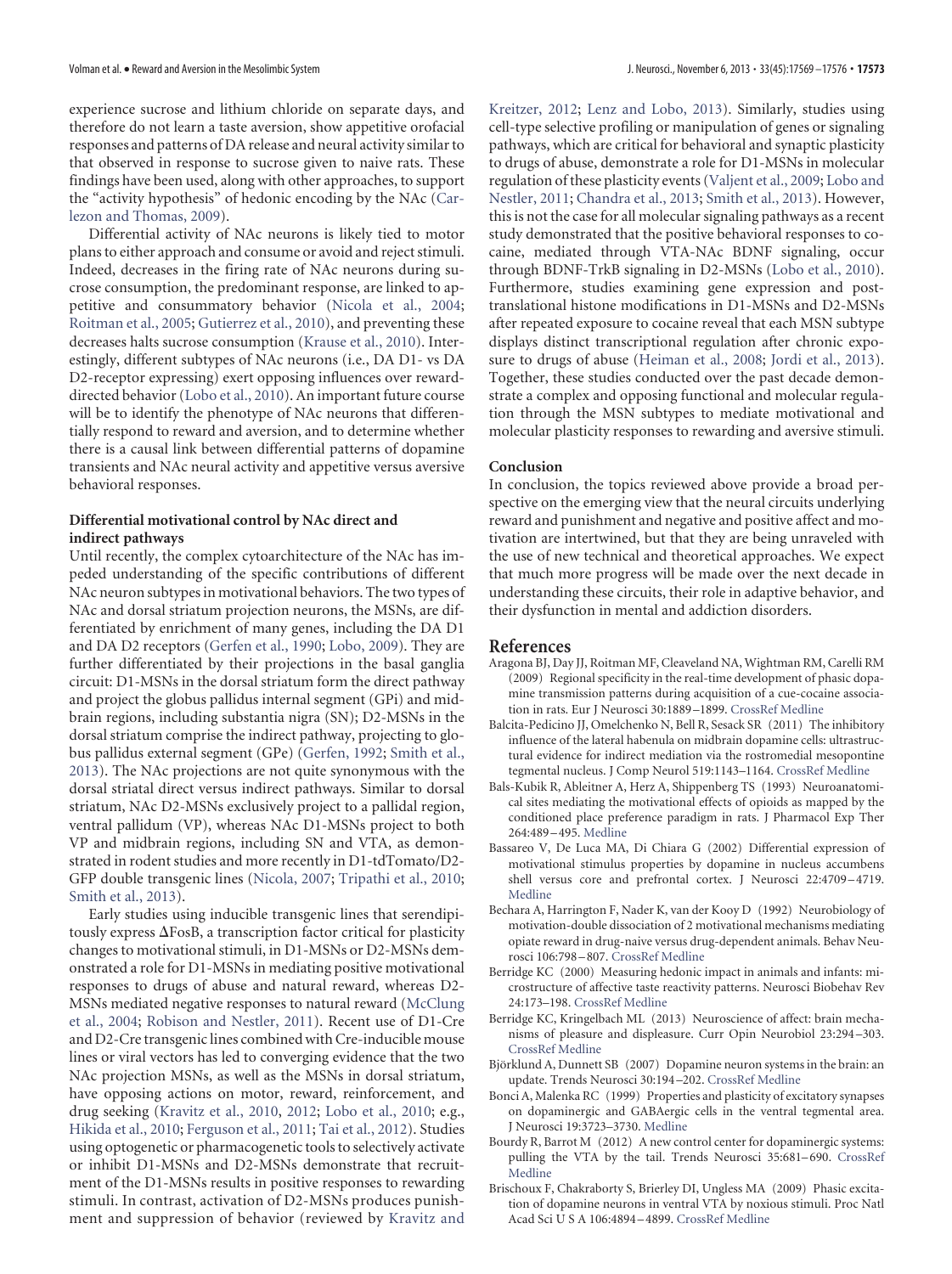- <span id="page-5-0"></span>Bromberg-Martin ES, Matsumoto M, Hikosaka O (2010) Dopamine in motivational control: rewarding, aversive, and alerting. Neuron 68:815–834. [CrossRef](http://dx.doi.org/10.1016/j.neuron.2010.11.022) [Medline](http://www.ncbi.nlm.nih.gov/pubmed/21144997)
- <span id="page-5-32"></span>Brown HD, McCutcheon JE, Cone JJ, Ragozzino ME, Roitman MF (2011) Primary food reward and reward-predictive stimuli evoke different patterns of phasic dopamine signaling throughout the striatum. Eur J Neurosci 34:1997–2006. [CrossRef](http://dx.doi.org/10.1111/j.1460-9568.2011.07914.x) [Medline](http://www.ncbi.nlm.nih.gov/pubmed/22122410)
- <span id="page-5-5"></span>Budygin EA, Park J, Bass CE, Grinevich VP, Bonin KD, Wightman RM (2012) Aversive stimulus differentially triggers subsecond dopamine release in reward regions. Neuroscience 201:331–337. [CrossRef](http://dx.doi.org/10.1016/j.neuroscience.2011.10.056) [Medline](http://www.ncbi.nlm.nih.gov/pubmed/22108611)
- <span id="page-5-21"></span>Cameron DL, Wessendorf MW, Williams JT (1997) A subset of ventral tegmental area neurons is inhibited by dopamine, 5-hydroxytryptamine and opioids. Neuroscience 77:155–166. [CrossRef](http://dx.doi.org/10.1016/S0306-4522(96)00444-7) [Medline](http://www.ncbi.nlm.nih.gov/pubmed/9044383)
- <span id="page-5-7"></span>Carelli RM (2002) Nucleus accumbens cell firing during goal-directed behaviors for cocaine vs. 'natural' reinforcement. Physiol Behav 76:379 – 387. [CrossRef](http://dx.doi.org/10.1016/S0031-9384(02)00760-6) [Medline](http://www.ncbi.nlm.nih.gov/pubmed/12117574)
- <span id="page-5-8"></span>Carelli RM, West EA (2013) When a good taste turns bad: neural mechanisms underlying the emergence of negative affect and associated natural reward devaluation by cocaine. Neuropharmacology. Advance online publication. Retrieved April 29, 2013. doi: 10.1016/j.neuropharm.2013.04.025. [CrossRef](http://dx.doi.org/10.1016/j.neuropharm.2013.04.025)
- <span id="page-5-9"></span>Carlezon WA, Thomas MJ (2009) Biological substrates of reward and aversion: a nucleus accumbens activity hypothesis. Neuropharmacology 56 [Suppl 1]:122–132.
- <span id="page-5-15"></span>Carr DB, Sesack SR (2000) Projections from the rat prefrontal cortex to the ventral tegmental area: target specificity in the synaptic associations with mesoaccumbens and mesocortical neurons. J Neurosci 20:3864 –3873. [Medline](http://www.ncbi.nlm.nih.gov/pubmed/10804226)
- <span id="page-5-42"></span>Chandra R, Lenz JD, Gancarz AM, Chaudhury D, Schroeder GL, Han MH, Cheer JF, Dietz DM, Lobo MK (2013) Optogenetic inhibition of D1R containing nucleus accumbens neurons alters cocaine-mediated regulation of Tiam1. Front Mol Neurosci 6:13. [CrossRef](http://dx.doi.org/10.3389/fnmol.2013.00013) [Medline](http://www.ncbi.nlm.nih.gov/pubmed/23745104)
- <span id="page-5-4"></span>Cohen JY, Haesler S, Vong L, Lowell BB, Uchida N (2012) Neuron-typespecific signals for reward and punishment in the ventral tegmental area. Nature 482:85–88. [CrossRef](http://dx.doi.org/10.1038/nature10754) [Medline](http://www.ncbi.nlm.nih.gov/pubmed/22258508)
- <span id="page-5-24"></span>Cohen MR, Kohn A (2011) Measuring and interpreting neuronal correlations. Nat Neurosci 14:811–819. [CrossRef](http://dx.doi.org/10.1038/nn.2842) [Medline](http://www.ncbi.nlm.nih.gov/pubmed/21709677)
- <span id="page-5-29"></span>Coss RG, Owings DH (1978) Snake-directed behavior by snake naive and experienced California ground squirrels in a simulated burrow. Z Tierpsychol 48:421–435.
- <span id="page-5-33"></span>Daberkow DP, Brown HD, Bunner KD, Kraniotis SA, Doellman MA, Ragozzino ME, Garris PA, Roitman MF (2013) Amphetamine paradoxically augments exocytotic dopamine release and phasic dopamine signals. J Neurosci 33:452–463. [CrossRef](http://dx.doi.org/10.1523/JNEUROSCI.2136-12.2013) [Medline](http://www.ncbi.nlm.nih.gov/pubmed/23303926)
- <span id="page-5-17"></span>Devine DP, Leone P, Pocock D, Wise RA (1993) Differential involvement of ventral tegmental  $\mu$ ,  $\delta$  and  $\kappa$  opioid receptors in modulation of basal mesolimbic dopamine release: in vivo microdialysis studies. J Pharmacol Exp Ther 266:1236 –1246. [Medline](http://www.ncbi.nlm.nih.gov/pubmed/7690399)
- <span id="page-5-13"></span>Fallon JH (1981) Collateralization of monoamine neurons: mesotelencephalic dopamine projections to caudate, septum, and frontal cortex. J Neurosci 1:1361–1368. [Medline](http://www.ncbi.nlm.nih.gov/pubmed/6172572)
- <span id="page-5-30"></span>Faure A, Reynolds SM, Richard JM, Berridge KC (2008) Mesolimbic dopamine in desire and dread: enabling motivation to be generated by localized glutamate disruptions in nucleus accumbens. J Neurosci 28:7184 –7192. [CrossRef](http://dx.doi.org/10.1523/JNEUROSCI.4961-07.2008) [Medline](http://www.ncbi.nlm.nih.gov/pubmed/18614688)
- <span id="page-5-40"></span>Ferguson SM, Eskenazi D, Ishikawa M, Wanat MJ, Phillips PE, Dong Y, Roth BL, Neumaier JF (2011) Transient neuronal inhibition reveals opposing roles of indirect and direct pathways in sensitization. Nat Neurosci 14:22– 24. [CrossRef](http://dx.doi.org/10.1038/nn.2703) [Medline](http://www.ncbi.nlm.nih.gov/pubmed/21131952)
- <span id="page-5-12"></span>Fields HL, Hjelmstad GO, Margolis EB, Nicola SM (2007) Ventral tegmental area neurons in learned appetitive behavior and positive reinforcement. Annu Rev Neurosci 30:289 –316. [CrossRef](http://dx.doi.org/10.1146/annurev.neuro.30.051606.094341) [Medline](http://www.ncbi.nlm.nih.gov/pubmed/17376009)
- <span id="page-5-1"></span>Ford CP, Mark GP, Williams JT (2006) Properties and opioid inhibition of mesolimbic dopamine neurons vary according to target location. J Neurosci 26:2788 –2797. [CrossRef](http://dx.doi.org/10.1523/JNEUROSCI.4331-05.2006) [Medline](http://www.ncbi.nlm.nih.gov/pubmed/16525058)
- <span id="page-5-27"></span>Fujisawa S, Buzsáki G (2011) A 4 Hz oscillation adaptively synchronizes prefrontal, VTA, and hippocampal activities. Neuron 72:153–165. [CrossRef](http://dx.doi.org/10.1016/j.neuron.2011.08.018) [Medline](http://www.ncbi.nlm.nih.gov/pubmed/21982376)
- <span id="page-5-37"></span>Gerfen CR (1992) The neostriatal mosaic: multiple levels of compartmental organization in the basal ganglia. Annu Rev Neurosci 15:285–320. [CrossRef](http://dx.doi.org/10.1146/annurev.ne.15.030192.001441) [Medline](http://www.ncbi.nlm.nih.gov/pubmed/1575444)
- <span id="page-5-36"></span>Gerfen CR, Engber TM, Mahan LC, Susel Z, Chase TN, Monsma FJ Jr, Sibley DR (1990) D1 and D2 dopamine receptor-regulated gene expression of

striatonigral and striatopallidal neurons. Science 250:1429 –1432. [CrossRef](http://dx.doi.org/10.1126/science.2147780) [Medline](http://www.ncbi.nlm.nih.gov/pubmed/2147780)

- <span id="page-5-23"></span>Gibbs AA, Naudts KH, Spencer EP, David AS (2007) The role of dopamine in attentional and memory biases for emotional information. Am J Psychiatry 164:1603–1609; quiz 1624. [CrossRef](http://dx.doi.org/10.1176/appi.ajp.2007.06081241) [Medline](http://www.ncbi.nlm.nih.gov/pubmed/17898353)
- <span id="page-5-22"></span>Goldman-Rakic PS (1996) Regional and cellular fractionation of working memory. Proc Natl Acad Sci U S A 93:13473–13480. [CrossRef](http://dx.doi.org/10.1073/pnas.93.24.13473) [Medline](http://www.ncbi.nlm.nih.gov/pubmed/8942959)
- <span id="page-5-31"></span>Grill HJ, Norgren R (1978) Taste Reactivity Test: 1. Mimetic responses to gustatory stimuli in neurologically normal rats. Brain Res 143:263–279. [CrossRef](http://dx.doi.org/10.1016/0006-8993(78)90568-1) [Medline](http://www.ncbi.nlm.nih.gov/pubmed/630409)
- <span id="page-5-34"></span>Gutierrez R, Simon SA, Nicolelis MA (2010) Licking-induced synchrony in the taste-reward circuit improves cue discrimination during learning. J Neurosci 30:287–303. [CrossRef](http://dx.doi.org/10.1523/JNEUROSCI.0855-09.2010) [Medline](http://www.ncbi.nlm.nih.gov/pubmed/20053910)
- <span id="page-5-43"></span>Heiman M, Schaefer A, Gong S, Peterson JD, Day M, Ramsey KE, Suárez-Fariñas M, Schwarz C, Stephan DA, Surmeier DJ, Greengard P, Heintz N (2008) A translational profiling approach for the molecular characterization of CNS cell types. Cell 135:738 –748. [CrossRef](http://dx.doi.org/10.1016/j.cell.2008.10.028) [Medline](http://www.ncbi.nlm.nih.gov/pubmed/19013281)
- <span id="page-5-10"></span>Hikida T, Kimura K, Wada N, Funabiki K, Nakanishi S (2010) Distinct roles of synaptic transmission in direct and indirect striatal pathways to reward and aversive behavior. Neuron 66:896 –907. [CrossRef](http://dx.doi.org/10.1016/j.neuron.2010.05.011) [Medline](http://www.ncbi.nlm.nih.gov/pubmed/20620875)
- <span id="page-5-11"></span>Hikida T, Yawata S, Yamaguchi T, Danjo T, Sasaoka T, Wang Y, Nakanishi S (2013) Pathway-specific modulation of nucleus accumbens in reward and aversive behavior via selective transmitter receptors. Proc Natl Acad Sci U S A 110:342–347. [CrossRef](http://dx.doi.org/10.1073/pnas.1220358110) [Medline](http://www.ncbi.nlm.nih.gov/pubmed/23248274)
- <span id="page-5-14"></span>Hjelmstad GO, Xia Y, Margolis EB, Fields HL (2013) Opioid modulation of ventral pallidal afferents to ventral tegmental area neurons. J Neurosci 33:6454 –6459. [CrossRef](http://dx.doi.org/10.1523/JNEUROSCI.0178-13.2013) [Medline](http://www.ncbi.nlm.nih.gov/pubmed/23575843)
- <span id="page-5-20"></span>Hnasko TS, Sotak BN, Palmiter RD (2005) Morphine reward in dopaminedeficient mice. Nature 438:854 –857. [CrossRef](http://dx.doi.org/10.1038/nature04172) [Medline](http://www.ncbi.nlm.nih.gov/pubmed/16341013)
- <span id="page-5-26"></span>Hyland BI, Reynolds JN, Hay J, Perk CG, Miller R (2002) Firing modes of midbrain dopamine cells in the freely moving rat. Neuroscience 114:475– 492. [CrossRef](http://dx.doi.org/10.1016/S0306-4522(02)00267-1) [Medline](http://www.ncbi.nlm.nih.gov/pubmed/12204216)
- <span id="page-5-16"></span>Jennings JH, Sparta DR, Stamatakis AM, Ung RL, Pleil KE, Kash TL, Stuber GD (2013) Distinct extended amygdala circuits for divergent motivational states. Nature 496:224 –228. [CrossRef](http://dx.doi.org/10.1038/nature12041) [Medline](http://www.ncbi.nlm.nih.gov/pubmed/23515155)
- <span id="page-5-19"></span>Johnson SW, North RA (1992) Opioids excite dopamine neurons by hyperpolarization of local interneurons. J Neurosci 12:483–488. [Medline](http://www.ncbi.nlm.nih.gov/pubmed/1346804)
- <span id="page-5-44"></span>Jordi E, Heiman M, Marion-Poll L, Guermonprez P, Cheng SK, Nairn AC, Greengard P, Girault JA (2013) Differential effects of cocaine on histone posttranslational modifications in identified populations of striatal neurons. Proc Natl Acad Sci U S A 110:9511–9516. [CrossRef](http://dx.doi.org/10.1073/pnas.1307116110) [Medline](http://www.ncbi.nlm.nih.gov/pubmed/23690581)
- <span id="page-5-25"></span>Joshua M, Adler A, Prut Y, Vaadia E, Wickens JR, Bergman H (2009) Synchronization of midbrain dopaminergic neurons is enhanced by rewarding events. Neuron 62:695–704. [CrossRef](http://dx.doi.org/10.1016/j.neuron.2009.04.026) [Medline](http://www.ncbi.nlm.nih.gov/pubmed/19524528)
- <span id="page-5-18"></span>Kelley AE, Stinus L, Iversen SD (1980) Interactions between D-Ala-Met-Enkephalin, A10 dopaminergic-neurons, and spontaneous behavior in the rat. Behav Brain Res 1:3–24. [CrossRef](http://dx.doi.org/10.1016/0166-4328(80)90043-1) [Medline](http://www.ncbi.nlm.nih.gov/pubmed/6269560)
- <span id="page-5-28"></span>Kelley AE, Baldo BA, Pratt WE, Will MJ (2005) Corticostriatal-hypothalamic circuitry and food motivation: integration of energy, action and reward. Physiol Behav 86:773–795. [CrossRef](http://dx.doi.org/10.1016/j.physbeh.2005.08.066) [Medline](http://www.ncbi.nlm.nih.gov/pubmed/16289609)
- <span id="page-5-6"></span>Kim Y, Wood J, Moghaddam B (2012) Coordinated activity of ventral tegmental neurons adapts to appetitive and aversive learning. PLoS One 7:e29766. [CrossRef](http://dx.doi.org/10.1371/journal.pone.0029766) [Medline](http://www.ncbi.nlm.nih.gov/pubmed/22238652)
- <span id="page-5-35"></span>Krause M, German PW, Taha SA, Fields HL (2010) A pause in nucleus accumbens neuron firing is required to initiate and maintain feeding. J Neurosci 30:4746 –4756. [CrossRef](http://dx.doi.org/10.1523/JNEUROSCI.0197-10.2010) [Medline](http://www.ncbi.nlm.nih.gov/pubmed/20357125)
- <span id="page-5-41"></span>Kravitz AV, Kreitzer AC (2012) Striatal mechanisms underlying movement, reinforcement, and punishment. Physiology 27:167–177. [CrossRef](http://dx.doi.org/10.1152/physiol.00004.2012) [Medline](http://www.ncbi.nlm.nih.gov/pubmed/22689792)
- <span id="page-5-38"></span>Kravitz AV, Freeze BS, Parker PR, Kay K, Thwin MT, Deisseroth K, Kreitzer AC (2010) Regulation of parkinsonian motor behaviours by optogenetic control of basal ganglia circuitry. Nature 466:622–626. [CrossRef](http://dx.doi.org/10.1038/nature09159) [Medline](http://www.ncbi.nlm.nih.gov/pubmed/20613723)
- <span id="page-5-39"></span>Kravitz AV, Tye LD, Kreitzer AC (2012) Distinct roles for direct and indirect pathway striatal neurons in reinforcement. Nat Neurosci 15:816 –818. [CrossRef](http://dx.doi.org/10.1038/nn.3100) [Medline](http://www.ncbi.nlm.nih.gov/pubmed/22544310)
- <span id="page-5-2"></span>Lammel S, Hetzel A, Häckel O, Jones I, Liss B, Roeper J (2008) Unique properties of mesoprefrontal neurons within a dual mesocorticolimbic dopamine system. Neuron 57:760 –773. [CrossRef](http://dx.doi.org/10.1016/j.neuron.2008.01.022) [Medline](http://www.ncbi.nlm.nih.gov/pubmed/18341995)
- <span id="page-5-3"></span>Lammel S, Ion DI, Roeper J, Malenka RC (2011) Projection-specific modulation of dopamine neuron synapses by aversive and rewarding stimuli. Neuron 70:855–862. [CrossRef](http://dx.doi.org/10.1016/j.neuron.2011.03.025) [Medline](http://www.ncbi.nlm.nih.gov/pubmed/21658580)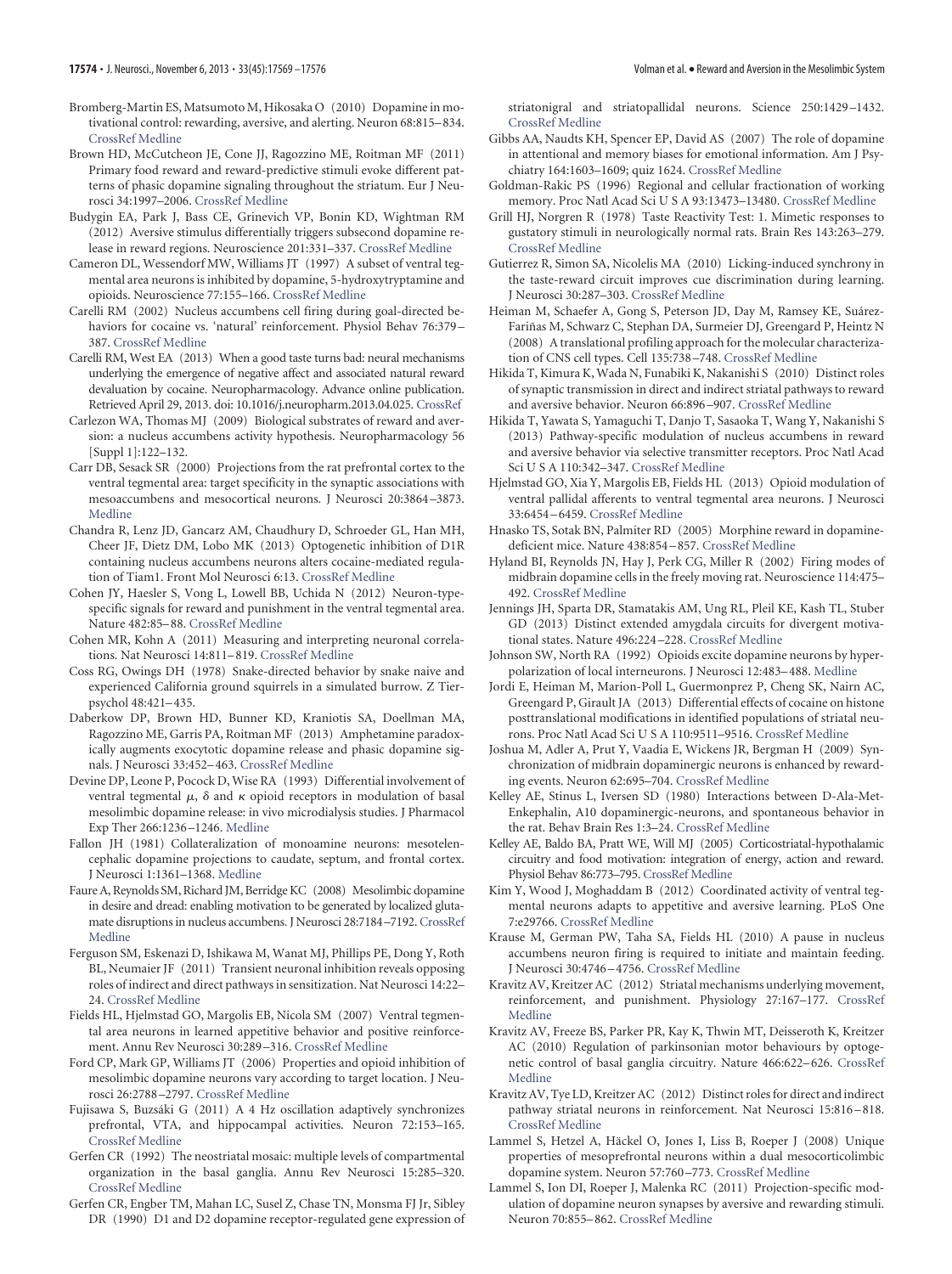- <span id="page-6-18"></span>Lammel S, Lim BK, Ran C, Huang KW, Betley MJ, Tye KM, Deisseroth K, Malenka RC (2012) Input-specific control of reward and aversion in the ventral tegmental area. Nature 491:212–217. [CrossRef](http://dx.doi.org/10.1038/nature11527) [Medline](http://www.ncbi.nlm.nih.gov/pubmed/23064228)
- <span id="page-6-0"></span>Lammel S, Lim BK, Malenka RC (2013) Reward and aversion in a heterogeneous midbrain dopamine system. Neuropharmacology. Advance online publication. Retrieved April 8, 2013. doi: 10.1016/j.neuropharm.2013.03. 019. [CrossRef](http://dx.doi.org/10.1016/j.neuropharm.2013.03.019)
- <span id="page-6-44"></span>Lenz JD, Lobo MK (2013) Optogenetic insights into striatal function and behavior. Behav Brain Res.
- <span id="page-6-28"></span>Levita L, Hare TA, Voss HU, Glover G, Ballon DJ, Casey BJ (2009) The bivalent side of the nucleus accumbens. Neuroimage 44:1178 –1187. [CrossRef](http://dx.doi.org/10.1016/j.neuroimage.2008.09.039) [Medline](http://www.ncbi.nlm.nih.gov/pubmed/18976715)
- <span id="page-6-27"></span>Li W, Doyon WM, Dani JA (2011) Acute in vivo nicotine administration enhances synchrony among dopamine neurons. Biochem Pharmacol 82: 977–983. [CrossRef](http://dx.doi.org/10.1016/j.bcp.2011.06.006) [Medline](http://www.ncbi.nlm.nih.gov/pubmed/21684263)
- <span id="page-6-40"></span>Lobo MK (2009) Molecular profiling of striatonigral and striatopallidal medium spiny neurons past, present, and future. Int Rev Neurobiol 89:1–35. [CrossRef](http://dx.doi.org/10.1016/S0074-7742(09)89001-6) [Medline](http://www.ncbi.nlm.nih.gov/pubmed/19900613)
- <span id="page-6-12"></span>Lobo MK, Nestler EJ (2011) The striatal balancing act in drug addiction: distinct roles of direct and indirect pathway medium spiny neurons. Front Neuroanat 5:41. [CrossRef](http://dx.doi.org/10.3389/fnana.2011.00041) [Medline](http://www.ncbi.nlm.nih.gov/pubmed/21811439)
- <span id="page-6-39"></span>Lobo MK, Covington HE 3rd, Chaudhury D, Friedman AK, Sun H, Damez-Werno D, Dietz DM, Zaman S, Koo JW, Kennedy PJ, Mouzon E, Mogri M, Neve RL, Deisseroth K, Han MH, Nestler EJ (2010) Cell type-specific loss of BDNF signaling mimics optogenetic control of cocaine reward. Science 330:385–390. [CrossRef](http://dx.doi.org/10.1126/science.1188472) [Medline](http://www.ncbi.nlm.nih.gov/pubmed/20947769)
- <span id="page-6-10"></span>Loriaux AL, Roitman JD, Roitman MF (2011) Nucleus accumbens shell, but not core, tracks motivational value of salt. J Neurophysiol 106:1537–1544. [CrossRef](http://dx.doi.org/10.1152/jn.00153.2011) [Medline](http://www.ncbi.nlm.nih.gov/pubmed/21697439)
- <span id="page-6-25"></span>Luo AH, Georges FE, Aston-Jones GS (2008) Novel neurons in ventral tegmental area fire selectively during the active phase of the diurnal cycle. Eur J Neurosci 27:408 –422. [CrossRef](http://dx.doi.org/10.1111/j.1460-9568.2007.05985.x) [Medline](http://www.ncbi.nlm.nih.gov/pubmed/18215237)
- <span id="page-6-29"></span>Maldonado-Irizarry CS, Swanson CJ, Kelley AE (1995) Glutamate receptors in the nucleus accumbens shell control feeding behavior via the lateral hypothalamus. J Neurosci 15:6779 –6788. [Medline](http://www.ncbi.nlm.nih.gov/pubmed/7472436)
- <span id="page-6-24"></span>Margolis EB, Hjelmstad GO, Bonci A, Fields HL (2003) Kappa-opioid agonists directly inhibit midbrain dopaminergic neurons. J Neurosci 23: 9981–9986. [Medline](http://www.ncbi.nlm.nih.gov/pubmed/14602811)
- <span id="page-6-23"></span>Margolis EB, Hjelmstad GO, Bonci A, Fields HL (2005) Both  $\kappa$  and  $\mu$  opioid agonists inhibit glutamatergic input to ventral tegmental area neurons. J Neurophysiol 93:3086 –3093. [CrossRef](http://dx.doi.org/10.1152/jn.00855.2004) [Medline](http://www.ncbi.nlm.nih.gov/pubmed/15615834)
- <span id="page-6-2"></span>Margolis EB, Lock H, Chefer VI, Shippenberg TS, Hjelmstad GO, Fields HL (2006a) Kappa opioids selectively control dopaminergic neurons projecting to the prefrontal cortex. Proc Natl Acad Sci U S A 103:2938 –2942. [CrossRef](http://dx.doi.org/10.1073/pnas.0511159103) [Medline](http://www.ncbi.nlm.nih.gov/pubmed/16477003)
- <span id="page-6-13"></span>Margolis EB, Lock H, Hjelmstad GO, Fields HL (2006b) The ventral tegmental area revisited: is there an electrophysiological marker for dopaminergic neurons? J Physiol 577:907–924. [CrossRef](http://dx.doi.org/10.1113/jphysiol.2006.117069) [Medline](http://www.ncbi.nlm.nih.gov/pubmed/16959856)
- <span id="page-6-22"></span>Margolis EB, Fields HL, Hjelmstad GO, Mitchell JM (2008a) Delta-opioid receptor expression in the ventral tegmental area protects against elevated alcohol consumption. J Neurosci 28:12672–12681. [CrossRef](http://dx.doi.org/10.1523/JNEUROSCI.4569-08.2008) [Medline](http://www.ncbi.nlm.nih.gov/pubmed/19036960)
- <span id="page-6-3"></span>Margolis EB, Mitchell JM, Ishikawa J, Hjelmstad GO, Fields HL (2008b) Midbrain dopamine neurons: projection target determines action potential duration and dopamine D(2) receptor inhibition. J Neurosci 28: 8908 –8913. [CrossRef](http://dx.doi.org/10.1523/JNEUROSCI.1526-08.2008) [Medline](http://www.ncbi.nlm.nih.gov/pubmed/18768684)
- <span id="page-6-17"></span>Margolis EB, Coker AR, Driscoll JR, Lemaître AI, Fields HL (2010) Reliability in the identification of midbrain dopamine neurons. PLoS One 5:e15222. [CrossRef](http://dx.doi.org/10.1371/journal.pone.0015222) [Medline](http://www.ncbi.nlm.nih.gov/pubmed/21151605)
- <span id="page-6-1"></span>Margolis EB, Toy B, Himmels P, Morales M, Fields HL (2012) Identification of rat ventral tegmental area GABAergic neurons. PLoS One 7:e42365. [CrossRef](http://dx.doi.org/10.1371/journal.pone.0042365) [Medline](http://www.ncbi.nlm.nih.gov/pubmed/22860119)
- <span id="page-6-15"></span>Matsuda W, Furuta T, Nakamura KC, Hioki H, Fujiyama F, Arai R, Kaneko T (2009) Single nigrostriatal dopaminergic neurons form widely spread and highly dense axonal arborizations in the neostriatum. J Neurosci 29:444 –453. [CrossRef](http://dx.doi.org/10.1523/JNEUROSCI.4029-08.2009) [Medline](http://www.ncbi.nlm.nih.gov/pubmed/19144844)
- <span id="page-6-37"></span>Matsumoto M, Hikosaka O (2009) Two types of dopamine neuron distinctly convey positive and negative motivational signals. Nature 459: 837–841. [CrossRef](http://dx.doi.org/10.1038/nature08028) [Medline](http://www.ncbi.nlm.nih.gov/pubmed/19448610)
- <span id="page-6-42"></span>McClung CA, Ulery PG, Perrotti LI, Zachariou V, Berton O, Nestler EJ (2004) DeltaFosB: a molecular switch for long-term adaptation in the brain. Brain Res Mol Brain Res 132:146 –154. [CrossRef](http://dx.doi.org/10.1016/j.molbrainres.2004.05.014) [Medline](http://www.ncbi.nlm.nih.gov/pubmed/15582154)
- <span id="page-6-6"></span>McCutcheon JE, Ebner SR, Loriaux AL, Roitman MF (2012) Encoding of

aversion by dopamine and the nucleus accumbens. Front Neurosci 6:137. [CrossRef](http://dx.doi.org/10.3389/fnins.2012.00137) [Medline](http://www.ncbi.nlm.nih.gov/pubmed/23055953)

- <span id="page-6-36"></span>Mirenowicz J, Schultz W (1996) Preferential activation of midbrain dopamine neurons by appetitive rather than aversive stimuli. Nature 379:449 – 451. [CrossRef](http://dx.doi.org/10.1038/379449a0) [Medline](http://www.ncbi.nlm.nih.gov/pubmed/8559249)
- <span id="page-6-26"></span>Moghaddam B, Wood J (2013) Team work matters: coordinated neuronal activity in brain systems relevant to psychiatric disorders. JAMA Psychiatry. In press.
- <span id="page-6-20"></span>Nader K, van der Kooy D (1997) Deprivation state switches the neurobiological substrates mediating opiate reward in the ventral tegmental area. J Neurosci 17:383–390. [Medline](http://www.ncbi.nlm.nih.gov/pubmed/8987763)
- <span id="page-6-14"></span>Nair-Roberts RG, Chatelain-Badie SD, Benson E, White-Cooper H, Bolam JP, Ungless MA (2008) Stereological estimates of dopaminergic, GABAergic and glutamatergic neurons in the ventral tegmental area, substantia nigra and retrorubral field in the rat. Neuroscience 152:1024 – 1031. [CrossRef](http://dx.doi.org/10.1016/j.neuroscience.2008.01.046) [Medline](http://www.ncbi.nlm.nih.gov/pubmed/18355970)
- <span id="page-6-41"></span>Nicola SM (2007) The nucleus accumbens as part of a basal ganglia action selection circuit. Psychopharmacology (Berl) 191:521–550. [CrossRef](http://dx.doi.org/10.1007/s00213-006-0510-4) [Medline](http://www.ncbi.nlm.nih.gov/pubmed/16983543)
- <span id="page-6-38"></span>Nicola SM, Yun IA, Wakabayashi KT, Fields HL (2004) Firing of nucleus accumbens neurons during the consummatory phase of a discriminative stimulus task depends on previous reward predictive cues. J Neurophysiol 91:1866 –1882. [CrossRef](http://dx.doi.org/10.1152/jn.00658.2003) [Medline](http://www.ncbi.nlm.nih.gov/pubmed/14645378)
- <span id="page-6-4"></span>Oleson EB, Cheer JF (2013) On the role of subsecond dopamine release in conditioned avoidance. Front Neurosci 7:96. [CrossRef](http://dx.doi.org/10.3389/fnins.2013.00096) [Medline](http://www.ncbi.nlm.nih.gov/pubmed/23759871)
- <span id="page-6-21"></span>Olmstead MC, Franklin KB (1997) The development of a conditioned place preference to morphine: effects of microinjections into various CNS sites. Behav Neurosci 111:1324 –1334. [CrossRef](http://dx.doi.org/10.1037/0735-7044.111.6.1324) [Medline](http://www.ncbi.nlm.nih.gov/pubmed/9438801)
- <span id="page-6-16"></span>Omelchenko N, Sesack SR (2005) Laterodorsal tegmental projections to identified cell populations in the rat ventral tegmental area. J Comp Neurol 483:217–235. [CrossRef](http://dx.doi.org/10.1002/cne.20417) [Medline](http://www.ncbi.nlm.nih.gov/pubmed/15678476)
- <span id="page-6-34"></span>Owesson-White CA, Roitman MF, Sombers LA, Belle AM, Keithley RB, Peele JL, Carelli RM, Wightman RM (2012) Sources contributing to the average extracellular concentration of dopamine in the nucleus accumbens. J Neurochem 121:252–262. [CrossRef](http://dx.doi.org/10.1111/j.1471-4159.2012.07677.x) [Medline](http://www.ncbi.nlm.nih.gov/pubmed/22296263)
- <span id="page-6-7"></span>Peciña S, Smith KS, Berridge KC (2006) Hedonic hot spots in the brain. Neuroscientist 12:500 –511. [CrossRef](http://dx.doi.org/10.1177/1073858406293154) [Medline](http://www.ncbi.nlm.nih.gov/pubmed/17079516)
- <span id="page-6-19"></span>Phillips AG, LePiane FG (1980) Reinforcing effects of morphine microinjection into the ventral tegmental area. Pharmacol Biochem Behav 12: 965–968. [CrossRef](http://dx.doi.org/10.1016/0091-3057(80)90460-8) [Medline](http://www.ncbi.nlm.nih.gov/pubmed/7403209)
- <span id="page-6-35"></span>Phillips PE, Stuber GD, Heien ML, Wightman RM, Carelli RM (2003) Subsecond dopamine release promotes cocaine seeking. Nature 422:614 – 618. [CrossRef](http://dx.doi.org/10.1038/nature01476) [Medline](http://www.ncbi.nlm.nih.gov/pubmed/12687000)
- <span id="page-6-30"></span>Reynolds SM, Berridge KC (2001) Fear and feeding in the nucleus accumbens shell: rostrocaudal segregation of GABA-elicited defensive behavior versus eating behavior. J Neurosci 21:3261–3270. [Medline](http://www.ncbi.nlm.nih.gov/pubmed/11312311)
- <span id="page-6-9"></span>Reynolds SM, Berridge KC (2008) Emotional environments retune the valence of appetitive versus fearful functions in nucleus accumbens. Nat Neurosci 11:423–425. [CrossRef](http://dx.doi.org/10.1038/nn2061) [Medline](http://www.ncbi.nlm.nih.gov/pubmed/18344996)
- <span id="page-6-31"></span>Richard JM, Berridge KC (2011) Nucleus accumbens dopamine/glutamate interaction switches modes to generate desire versus dread: D(1) alone for appetitive eating but D(1) and D(2) together for fear. J Neurosci 31: 12866 –12879. [CrossRef](http://dx.doi.org/10.1523/JNEUROSCI.1339-11.2011) [Medline](http://www.ncbi.nlm.nih.gov/pubmed/21900565)
- <span id="page-6-32"></span>Richard JM, Berridge KC (2013) Prefrontal cortex modulates desire and dread generated by nucleus accumbens glutamate disruption. Biol Psychiatry 73:360 –370. [CrossRef](http://dx.doi.org/10.1016/j.biopsych.2012.08.009) [Medline](http://www.ncbi.nlm.nih.gov/pubmed/22981656)
- <span id="page-6-5"></span>Richard JM, Castro DC, Difeliceantonio AG, Robinson MJ, Berridge KC (2012) Mapping brain circuits of reward and motivation: In the footsteps of Ann Kelley. Neurosci Biobehav Rev. Advance online publication. Retrieved Dec. 19, 2012. doi: 10.1016/j.neubiorev.2012.12.008. [CrossRef](http://dx.doi.org/10.1016/j.neubiorev.2012.12.008)
- <span id="page-6-8"></span>Richard JM, Plawecki AM, Berridge KC (2013) Nucleus accumbens GABAergic inhibition generates intense eating and fear that resists environmental retuning and needs no local dopamine. Eur J Neurosci 37: 1789 –1802. [CrossRef](http://dx.doi.org/10.1111/ejn.12194) [Medline](http://www.ncbi.nlm.nih.gov/pubmed/23551138)
- <span id="page-6-33"></span>Robinson DL, Venton BJ, Heien ML, Wightman RM (2003) Detecting subsecond dopamine release with fast-scan cyclic voltammetry in vivo. Clin Chem 49:1763–1773. [CrossRef](http://dx.doi.org/10.1373/49.10.1763) [Medline](http://www.ncbi.nlm.nih.gov/pubmed/14500617)
- <span id="page-6-11"></span>Robinson MJ, Berridge KC (2013) Instant transformation of learned repulsion into motivational "wanting." Curr Biol 23:282–289. [CrossRef](http://dx.doi.org/10.1016/j.cub.2013.01.016) [Medline](http://www.ncbi.nlm.nih.gov/pubmed/23375893)
- <span id="page-6-43"></span>Robison AJ, Nestler EJ (2011) Transcriptional and epigenetic mechanisms of addiction. Nat Rev Neurosci 12:623–637. [CrossRef](http://dx.doi.org/10.1038/nrn3111) [Medline](http://www.ncbi.nlm.nih.gov/pubmed/21989194)